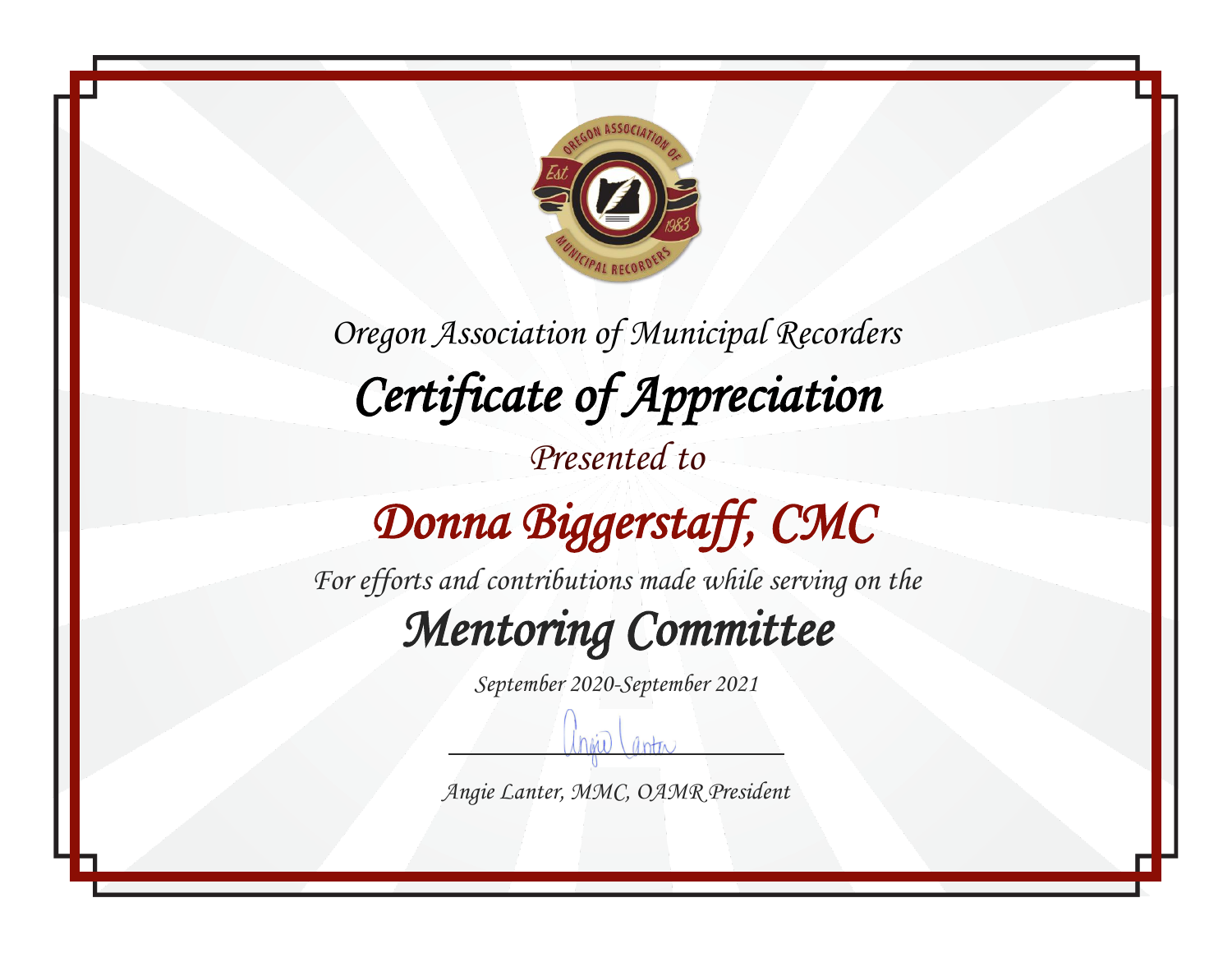

*Oregon Association of Municipal Recorders Certificate of Appreciation Presented to Phyllis Bolman, MMC* 

*For efforts and contributions made while serving on the*

*Mentoring Committee* 

*September 2020-September 2021*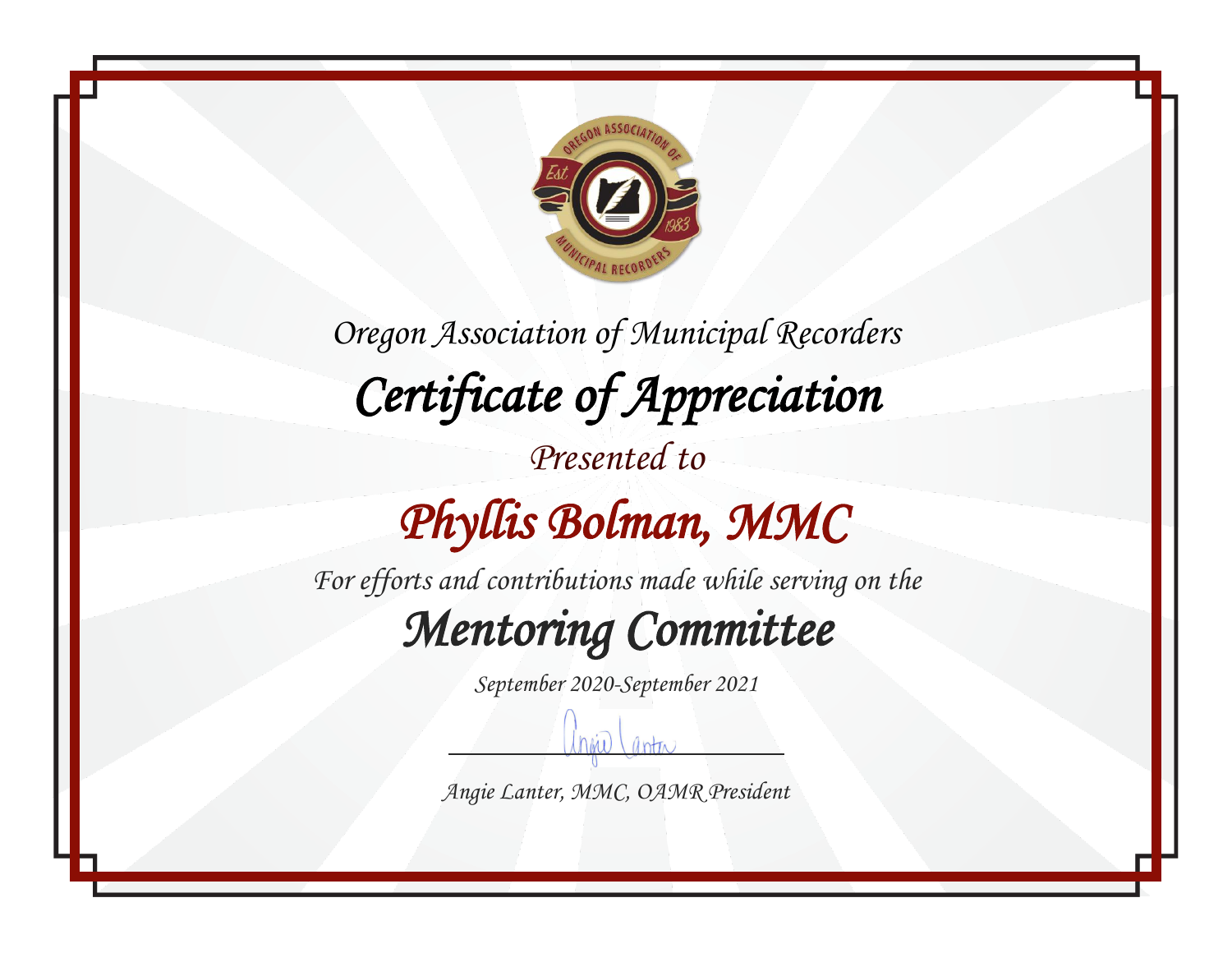

*Oregon Association of Municipal Recorders Certificate of Appreciation Presented to Stephanie Borst, CMC* 

*For efforts and contributions made while serving on the*

*Mentoring Committee* 

*September 2020-September 2021*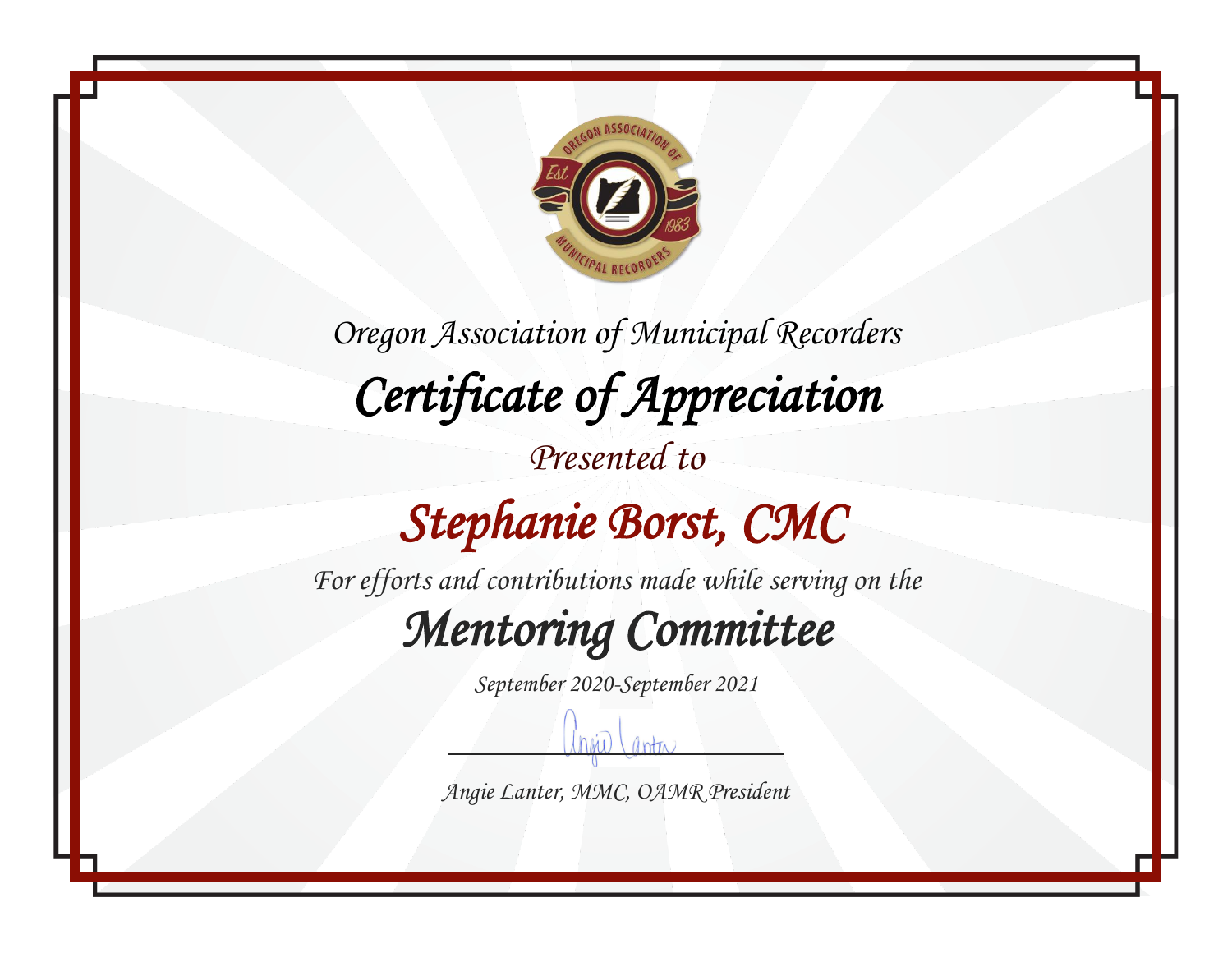

#### *Deanna Casey, MMC*

*For efforts and contributions made while serving on the*

#### *Mentoring Committee*

*September 2020-September 2021*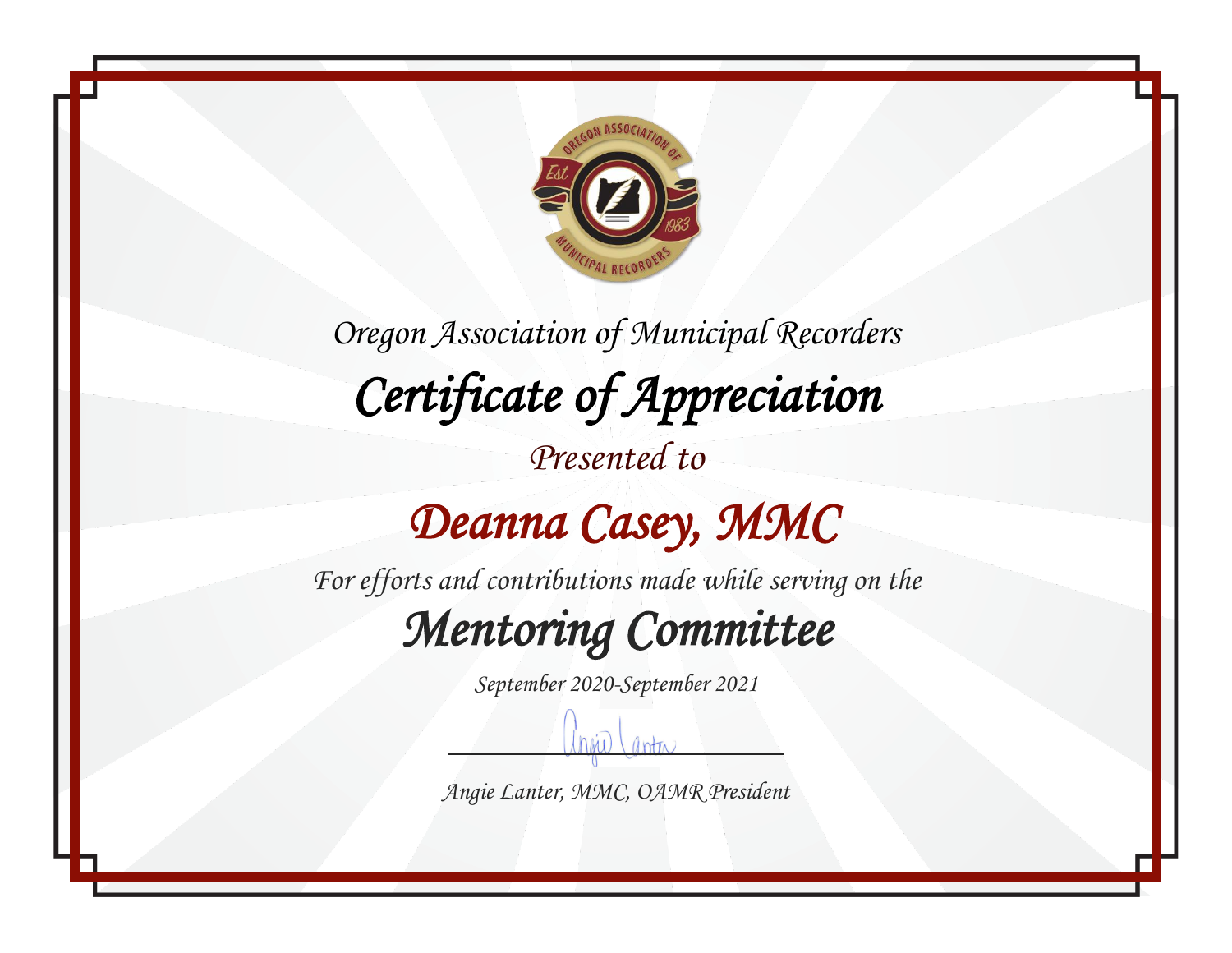

*Presented to*

 *Sammy Egbert* 

*For efforts and contributions made while serving on the*

*Mentoring Committee* 

*September 2020-September 2021*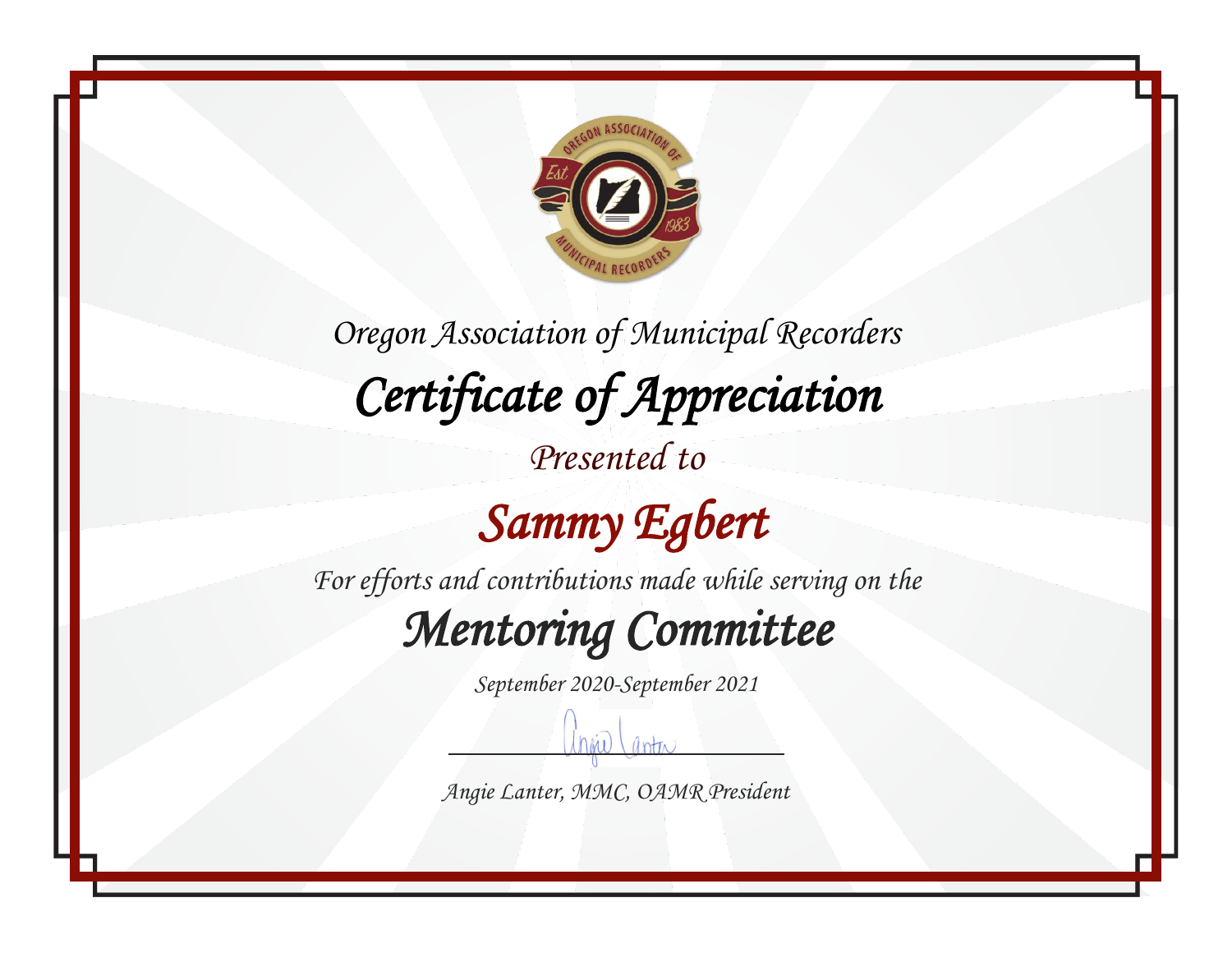

# *Peggy Hawker, MMC*

*For efforts and contributions made while serving on the*

#### *Mentoring Committee*

*September 2020-September 2021*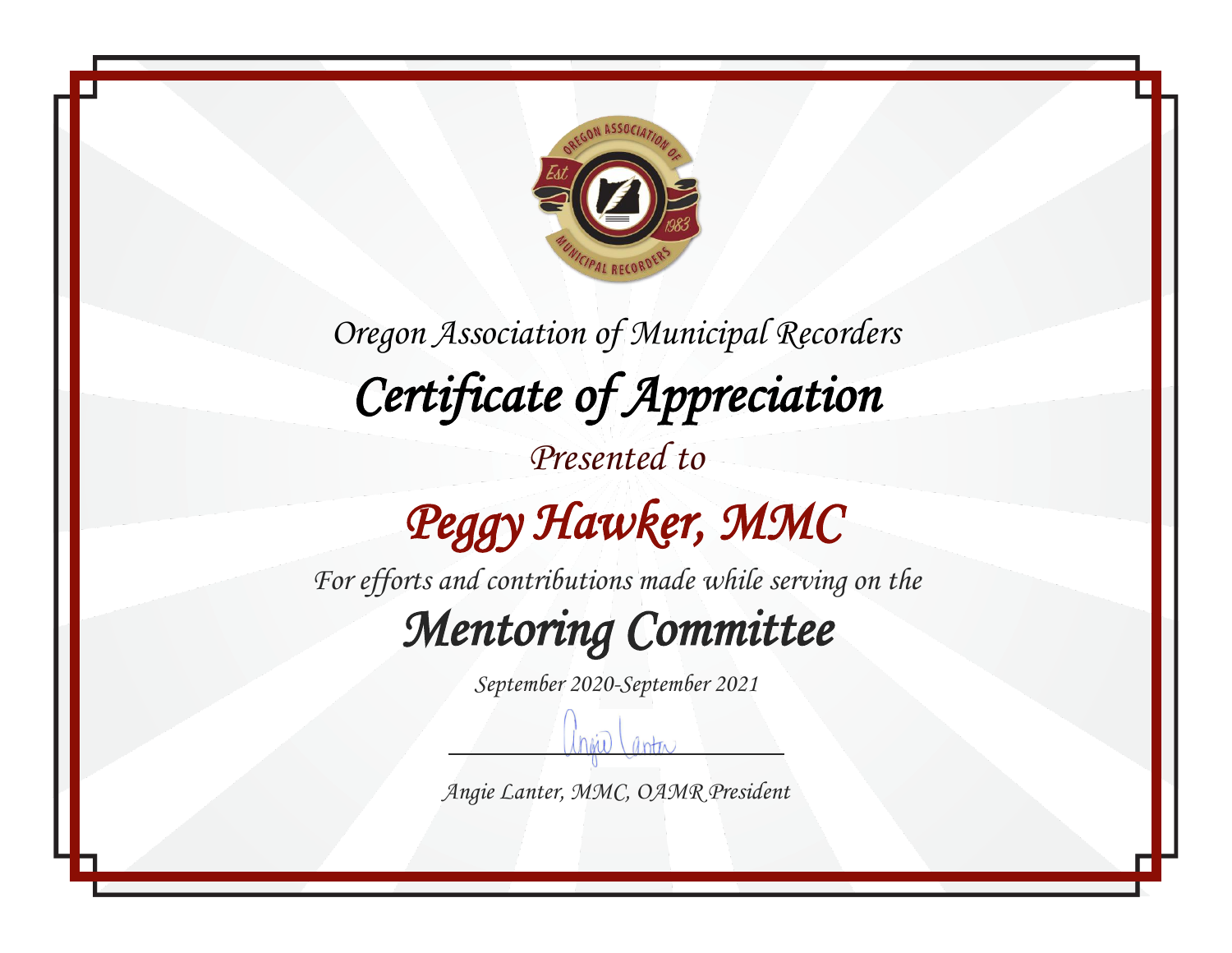

### *Carla Holzworth*

*For efforts and contributions made while serving on the*

*Mentoring Committee* 

*September 2020-September 2021*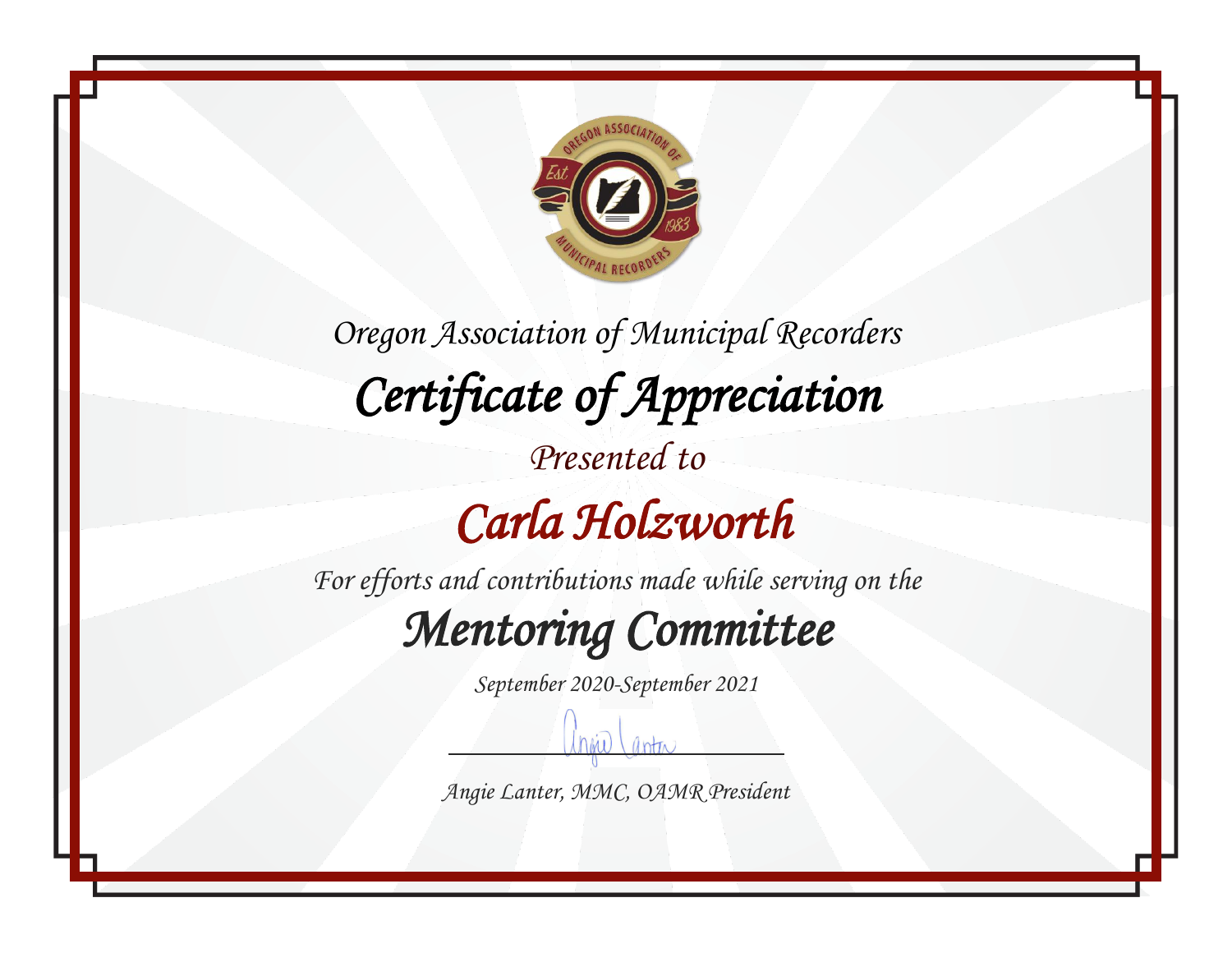

#### *Karen Howton, CMC*

*For efforts and contributions made while serving on the*

*Mentoring Committee* 

*September 2020-September 2021*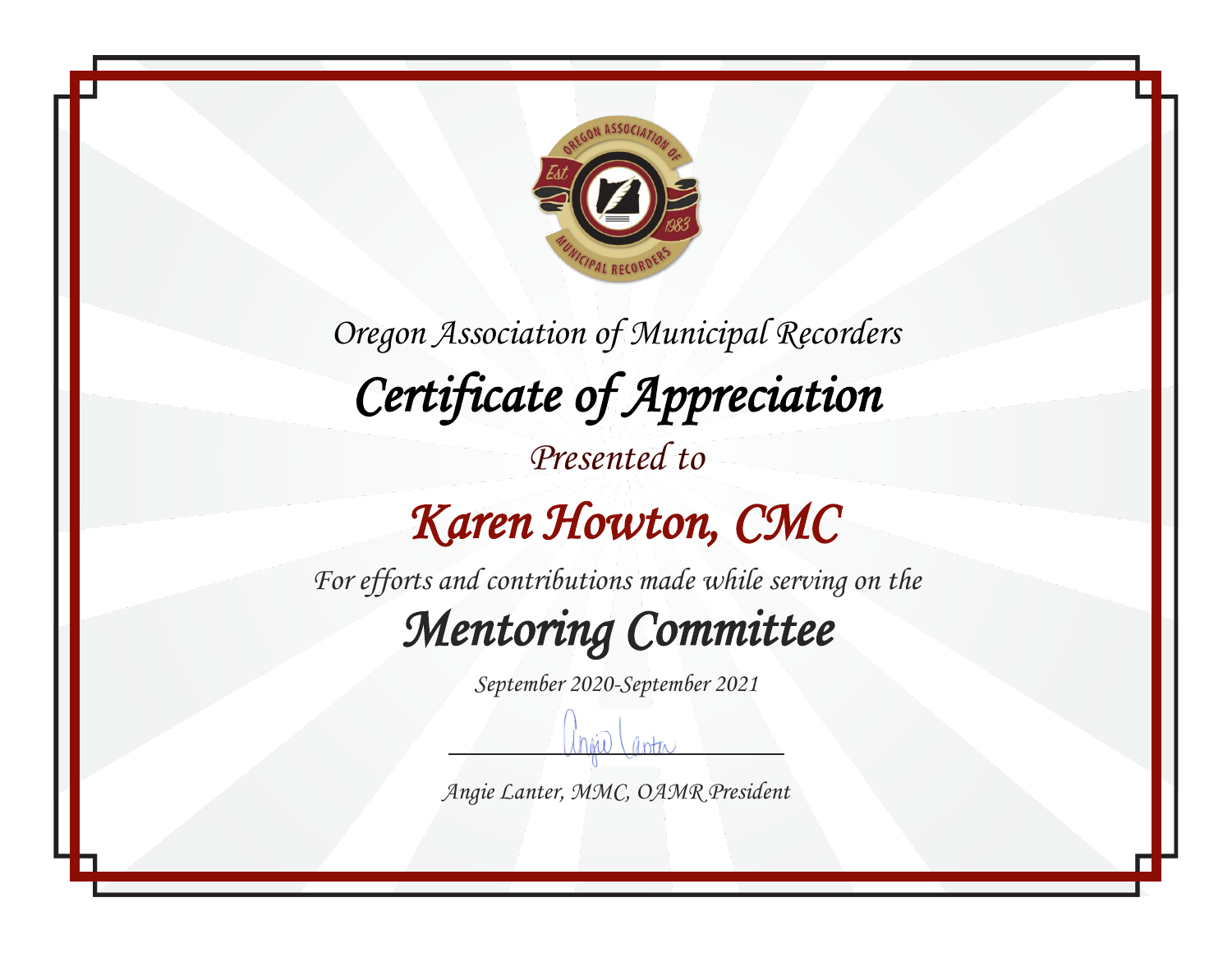

*Presented to*

### *Angie Lanter, MMC*

*For efforts and contributions made while serving on the*

*Mentoring Committee* 

*September 2020-September 2021*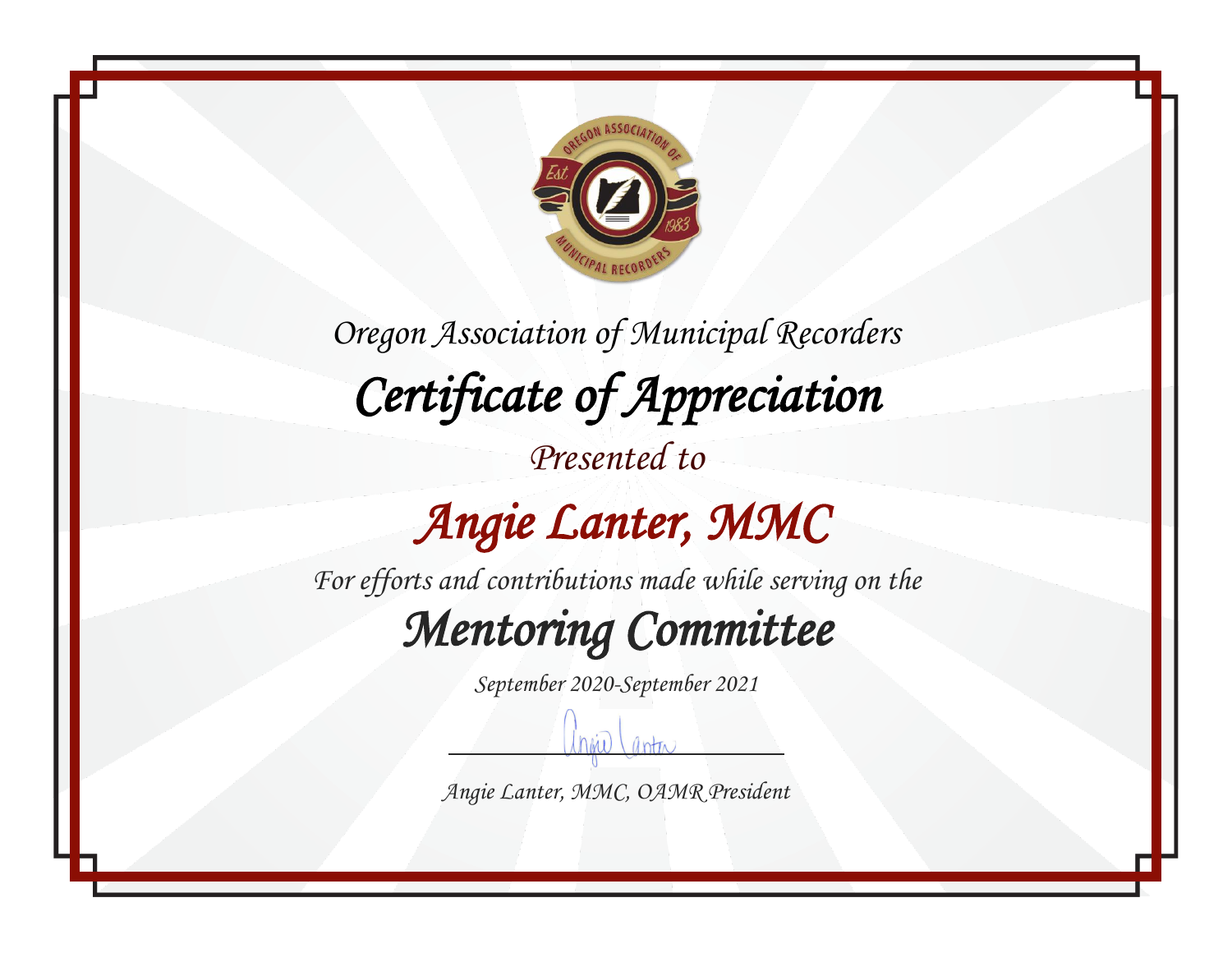

*Oregon Association of Municipal Recorders Certificate of Appreciation Presented to Amber Mathiesen, MMC* 

*For efforts and contributions made while serving on the*

*Mentoring Committee* 

*September 2020-September 2021*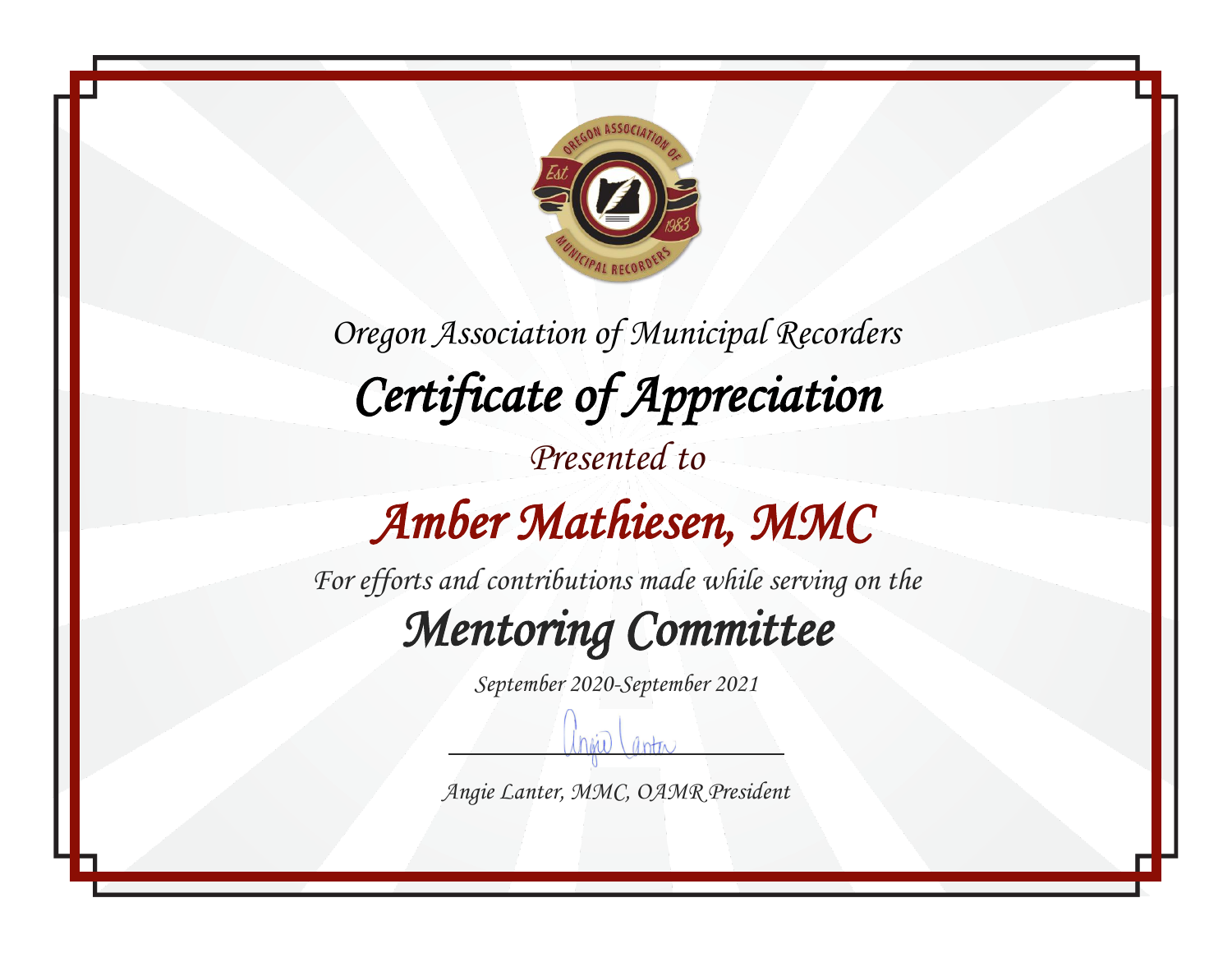

 *Nicole Morris, MMC* 

*For efforts and contributions made while serving on the*

*Mentoring Committee* 

*September 2020-September 2021*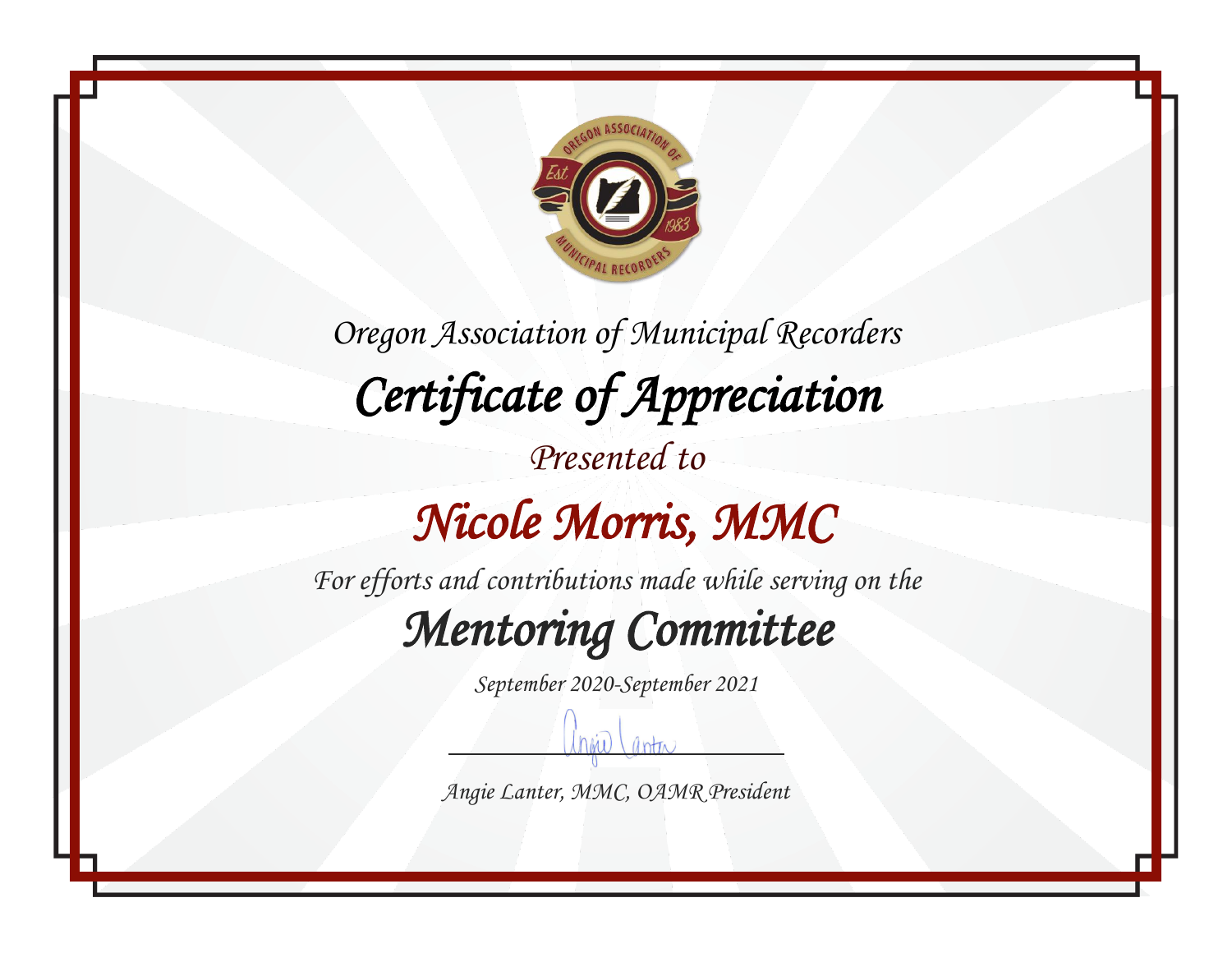

*Oregon Association of Municipal Recorders Certificate of Appreciation Presented to Cathy Nelson, CMC For efforts and contributions made while serving on the*

## *Mentoring Committee*

*September 2020-September 2021*

angio Lanta

Membership Committee Members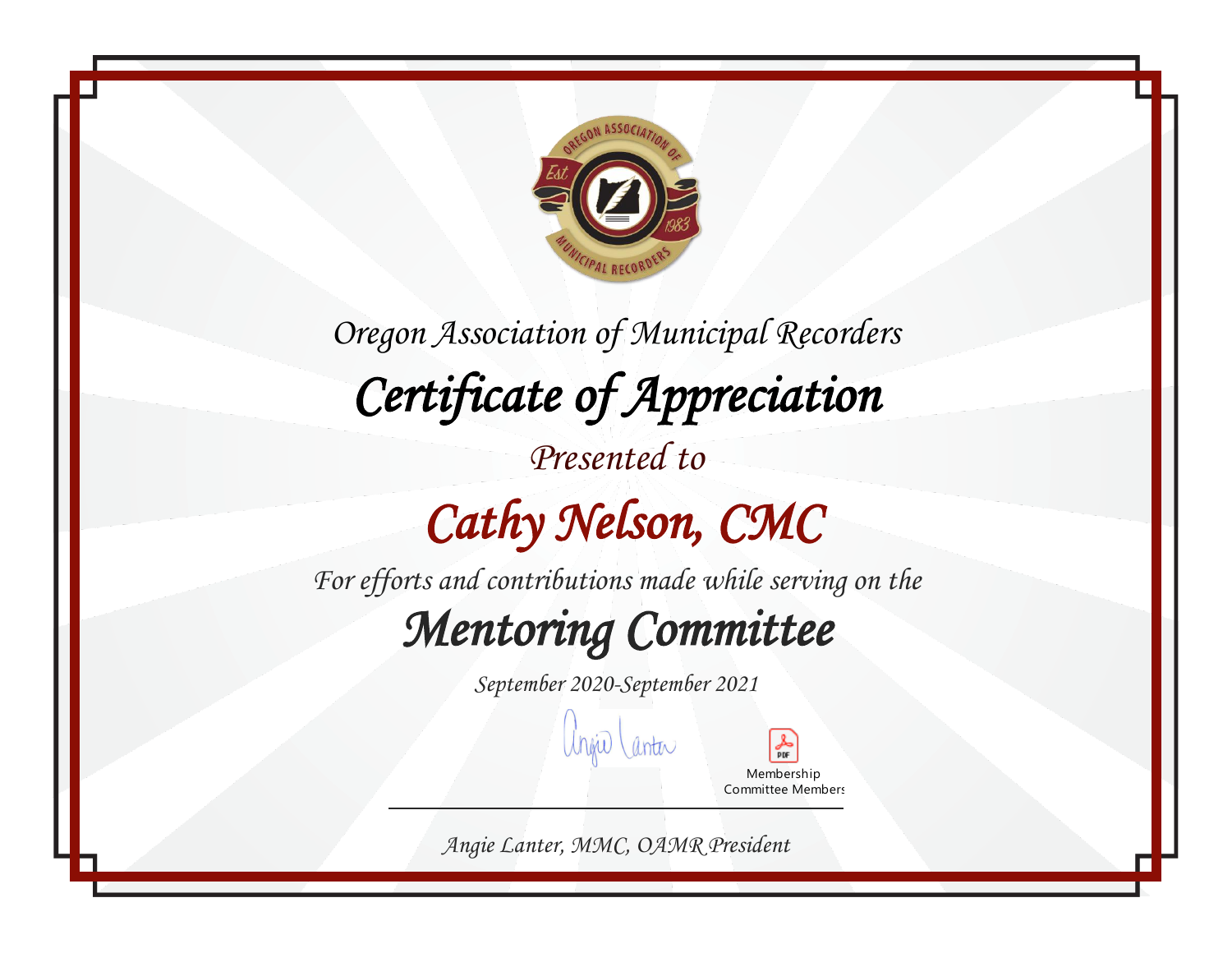

#### *Susan Reeves, MMC*

*For efforts and contributions made while serving on the*

*Mentoring Committee* 

*September 2020-September 2021*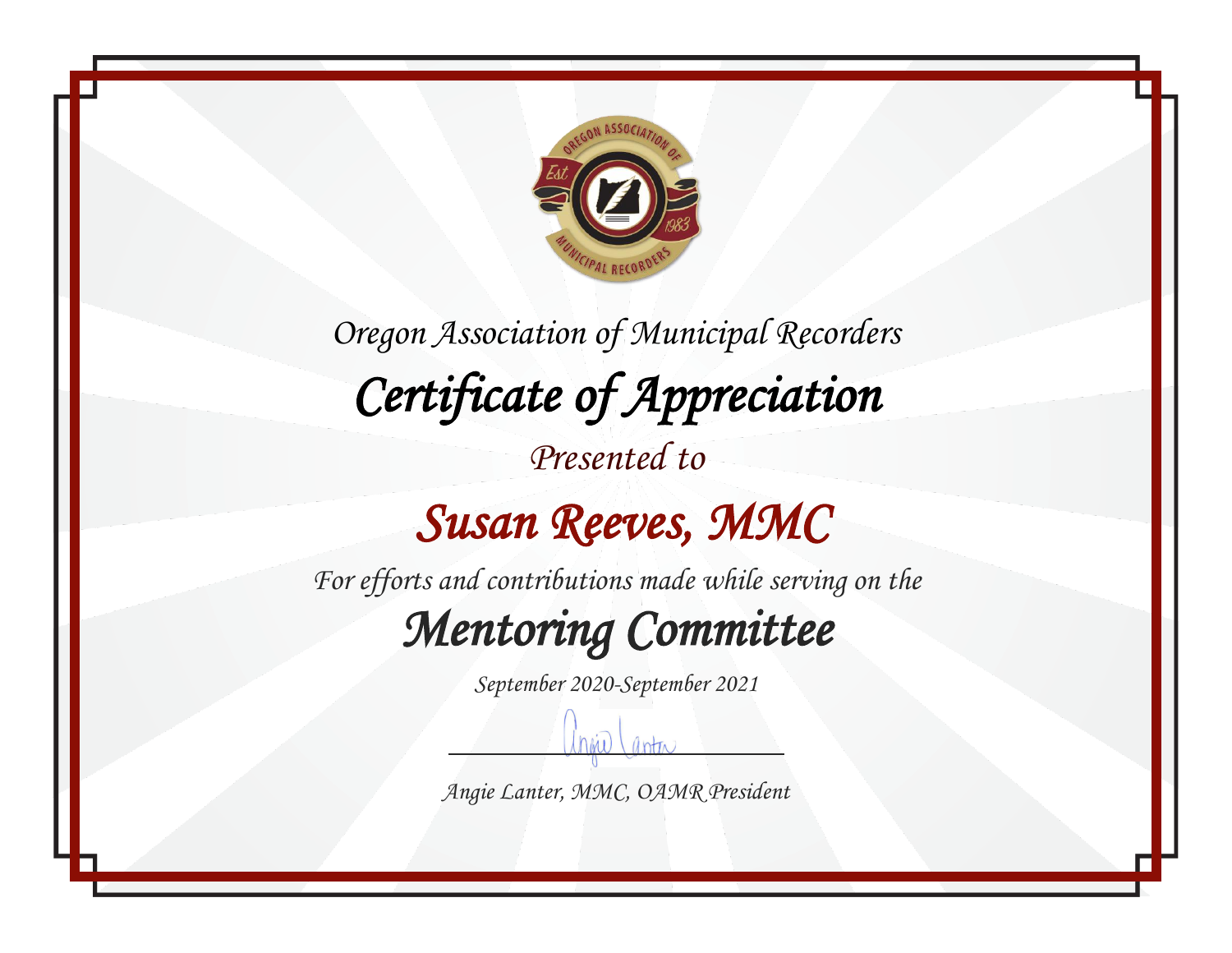

*Presented to*

#### *Amy Sowa, MMC*

*For efforts and contributions made while serving on the*

*Mentoring Committee* 

*September 2020-September 2021*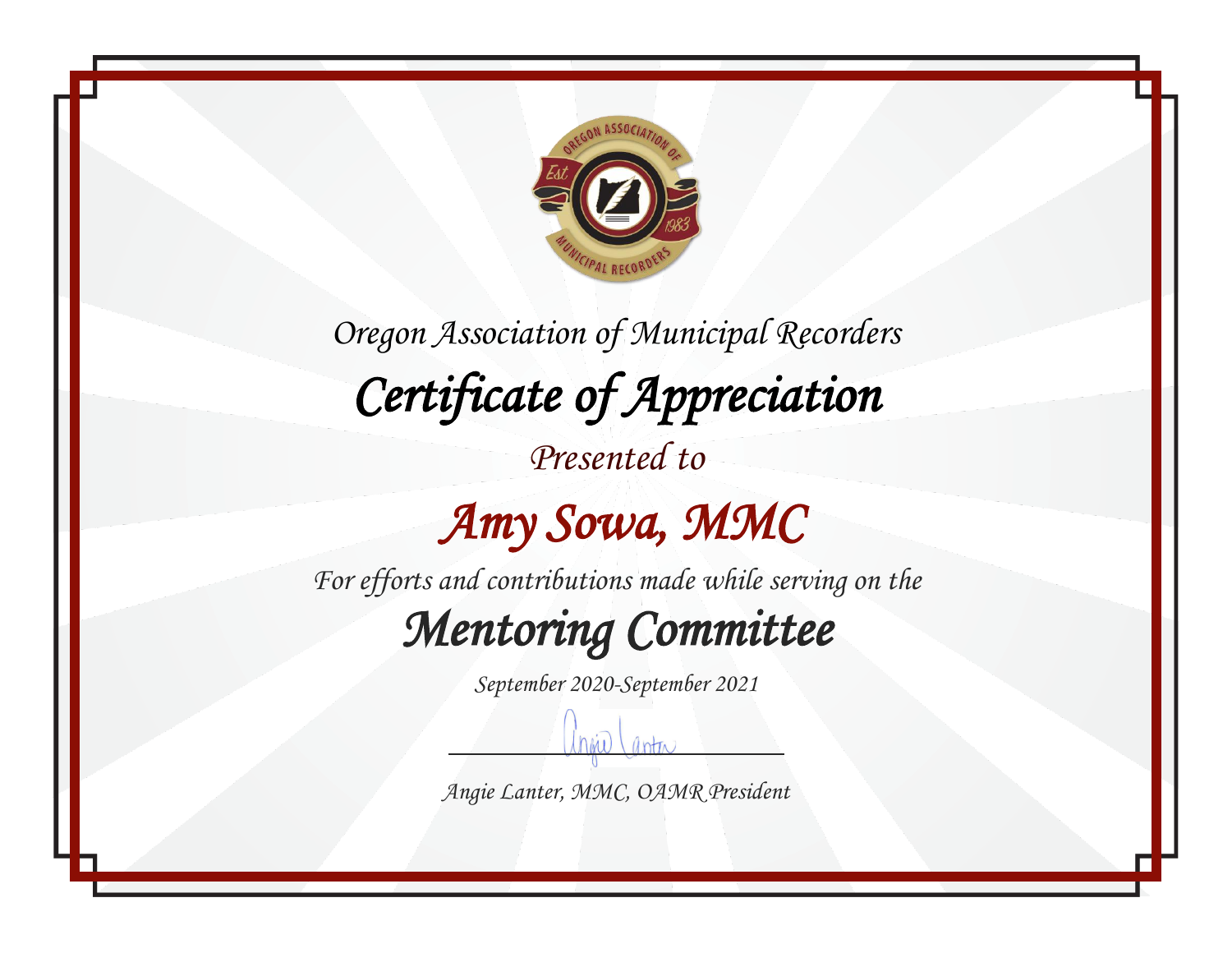

## *Kitty Vodrup, MMC*

*For efforts and contributions made while serving on the*

*Mentoring Committee* 

*September 2020-September 2021*